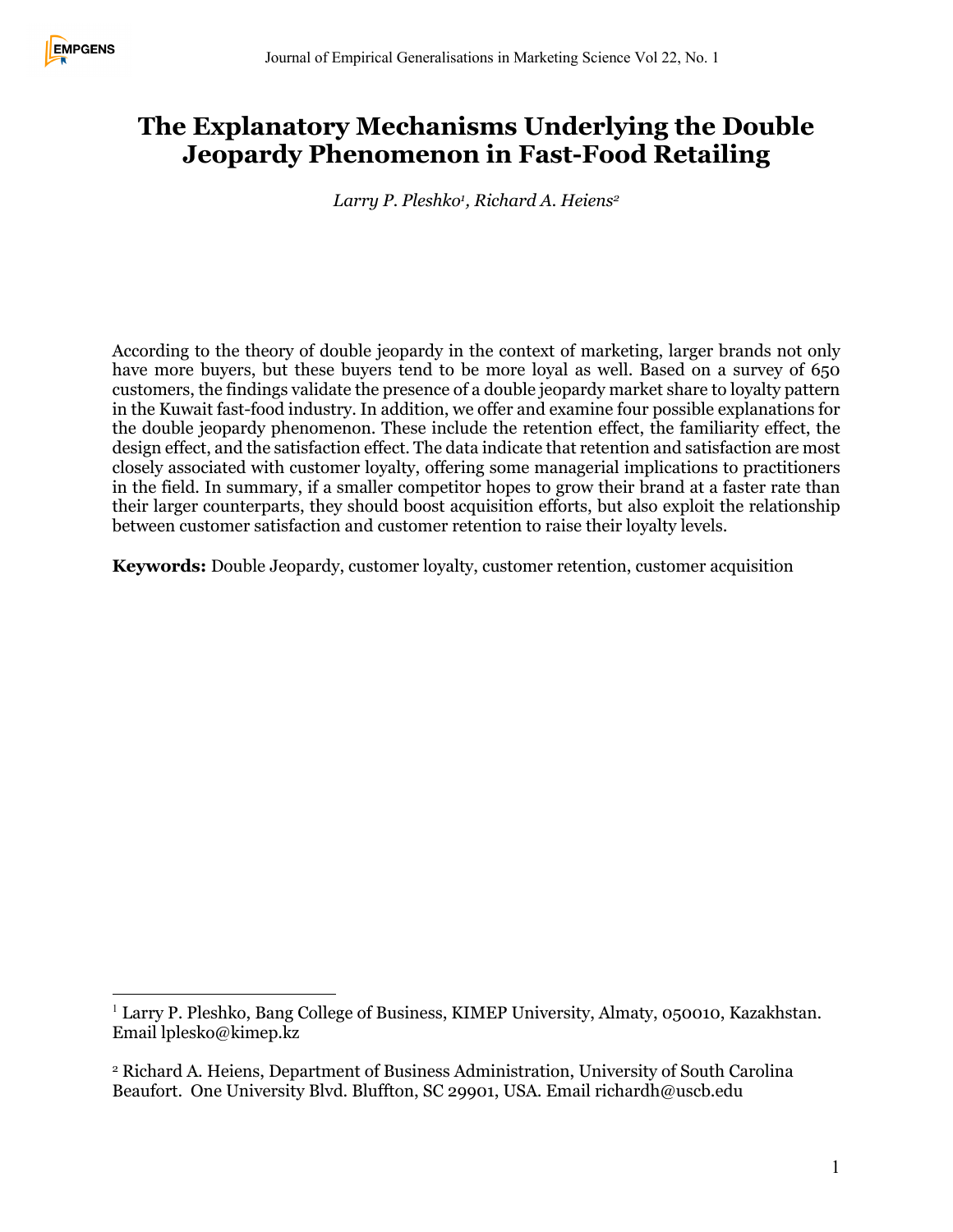## **Introduction**

The idea that "the rich get richer" has a long and well-documented tradition in the history of Western thought. For example, it was a central theme in F. Scott Fitzgerald's "The Great Gatsby", which examined the class divisions and income inequality of the 1920s (Bechtel, 2017). Similarly, the aphorism was at the core of Percy Bysshe Shelly's critique of capitalism (Mulhallen, 2015). It was even the fundamental lesson of the "Parable of Talents" found in the Book of Matthew which states that "For to all those who have, more will be given, and they will have an abundance". Evidence from the field of entrepreneurship seems to provide support for this tenet as well. For instance, in a study of entrepreneurial activity, Frid, Wyman, and Coffey (2016) found that although personal wealth appears to have no effect on venture creation and entrepreneurial entry itself, it does seem to impact the success of those ventures. Specifically, there is a positive relationship between an individual's personal assets and the profits generated from his or her new business. Therefore, with entrepreneurial success concentrated at the top of the wealth distribution, it appears that rich individuals do indeed get richer than their less wealthy counterparts.

Similarly, according to the theory of double jeopardy in the context of marketing, larger and more successful brands enjoy a twofold advantage over their smaller and less successful rivals. Specifically, larger brands not only have more buyers, but these buyers tend to be more loyal as well. On the other hand, smaller brands not only have fewer buyers, but those buyers are also usually less loyal and make fewer purchases of the brand in comparison to the customers of the larger brands (Rogers et al., 2017). In essence, larger brands win twice and, conversely, smaller brands are punished twice. This observation was termed "double jeopardy" because it seemed unfair for larger brands to enjoy both advantages and for smaller brands to suffer in both ways.

The primary direction taken by researchers studying the double jeopardy phenomenon has been on the validation of the effect in many different contexts, industries, and markets (Taneja, 2020). This is a necessary effort for any theory that purports to be accepted as a universal law. For example, in the half century since its initial discovery, empirical evidence for the double jeopardy pattern has been shown to exist within the markets for consumer durables (Bennet and Graham, 2010), packaged goods (Jung, Gruca, Rego, 2010), wine (Wilson and Winchester, 2019), social media (Rogers et al., 2017), online groceries (Cui, 2020), and even team sports (Doyle et al., 2013). Although Lynn (2013) notably examined how buyers of fast-food chains allocated their purchases across other chains, no studies to date have specifically examined the double jeopardy phenomenon within the context of fast-food. This is surprising considering that global revenue for the fast-food industry exceeded \$675 billion in 2020 (IBISWorld, 2020). Given the importance of the industry, in the present study we examine the presence of the double jeopardy phenomenon among fast-food retailers. Moreover, our focus is on the country of Kuwait, one of the world's fastest growing markets for fast-food (Shaban and Alkazemi, 2019).

In the past, the double jeopardy concept was often criticized for its limited value to managers. For example, according to Dyson, Parr, and Hollis (1997), if double jeopardy is an immutable law then, despite the best efforts of marketers, it can be assumed that a small brand's market share will remain static or at best move in random patterns. Other researchers have suggested that small brands may still grow, yet this growth will almost certainly be in line with the double jeopardy pattern. Namely, there will be a relatively minor change in the loyalty metrics, such as churn rate, of the smaller brands in comparison to their larger counterparts (Sharp et al. 2002).

Therefore, although replication studies are important to help validate the concept, simply recognizing the presence of double jeopardy may provide only limited managerial value. Instead,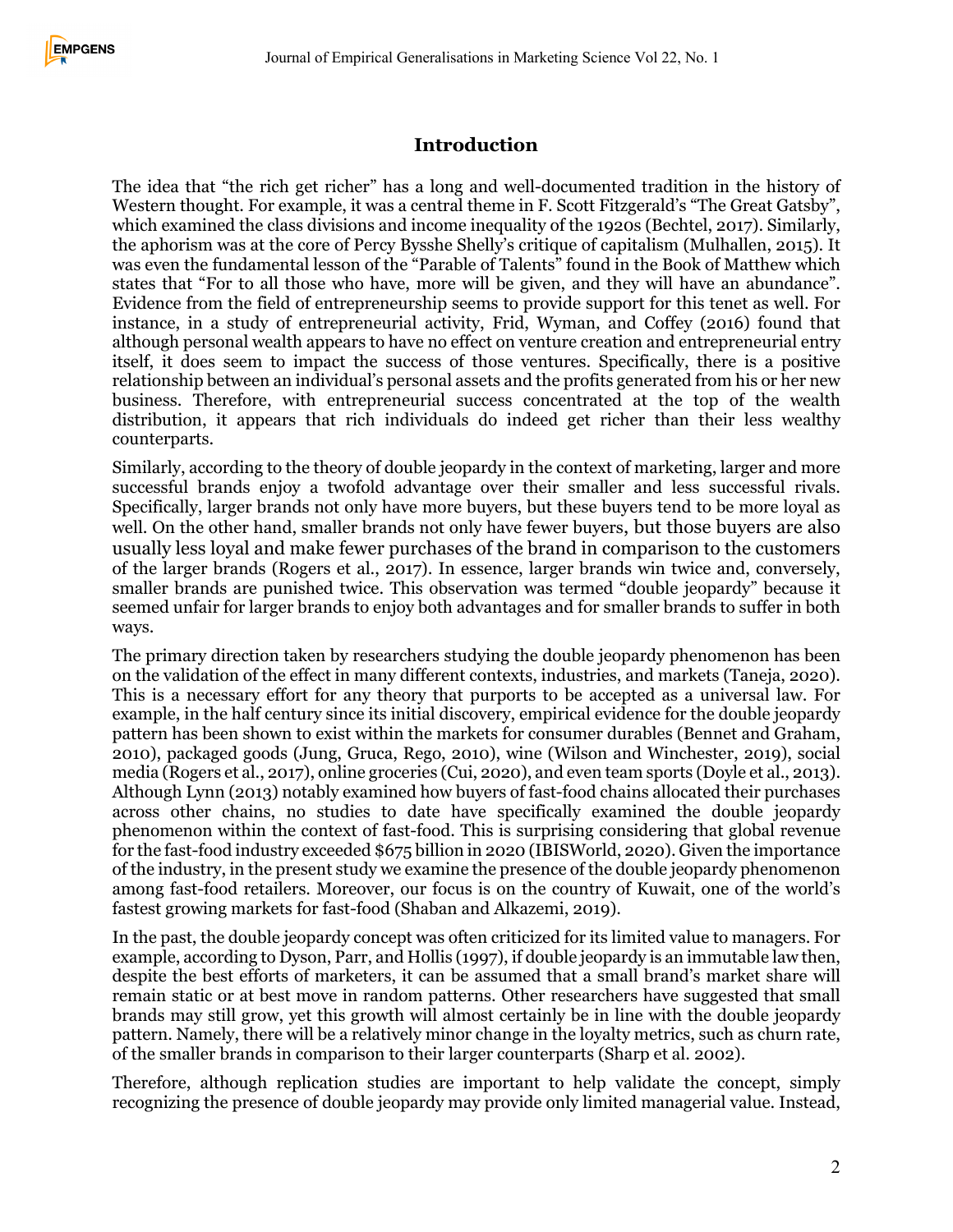only by understanding the explanatory mechanisms that govern the operation of the phenomenon can managers hope to effectively work within the constraints imposed by double jeopardy. Unfortunately, very little research has been undertaken to help understand the factors that drive double jeopardy. Although Sharp et al. (2002) acknowledge that double jeopardy is likely to occur in un-partitioned markets with a relative lack of differentiation between brands that can lead to asymmetries in brand-related knowledge, the psychological mechanisms underlying the concept have not been fully explored. Consequently, we offer and examine four possible explanations for the double jeopardy phenomenon. These include the retention effect, the familiarity effect, the design effect, and the satisfaction effect. We conclude with an analysis of our findings and a discussion of their managerial implications.

#### **Background and Hypotheses**

The double jeopardy effect was actually first identified by sociologist William N. McPhee in 1963. McPhee observed that comic strips read by fewer people were also liked less by those fewer people (McPhee, 1963). Investigating further, McPhee also identified the same pattern in the case of radio programs. It was Ehrenberg (1996) who first suggested that double jeopardy might represent a basic scientific law within competitive business markets that can be reliably substantiated over a wide range of contexts. Although the effort to do so is largely ongoing, many researchers are of the opinion that double jeopardy is one of the most famous and important discoveries in marketing (Greenacre et al., 2015; Uncles, Ehrenberg, and Hammond, 1995).

Moreover, if one is to fully accept the double jeopardy theory, then it becomes doubtful that advertising, promotion, or other marketing efforts would be capable of disrupting the pattern in the long run (Yang, Bi, and Zhou, 2005). In fact, proponents of the double jeopardy theory argue that "smaller brands should anticipate that their marketing effort will not attract as many customers, nor as many loyal purchasers as those of larger brands. This is a natural disadvantage that is a feature of the market, not necessarily a flaw in strategy" (Greenacre et al., 2015, p.p. 752- 753). Furthermore, in the face of the natural law for double jeopardy, any sales gains from the short-term promotional efforts of smaller brands should usually be temporary, not lasting longer than the promotion period itself (Ehrenberg and Goodhardt, 2002). As stated by Ehrenberg, Goodhardt and Barwise (1990), "Trying to buck the DJ [double jeopardy] trend might look suspiciously like trying to make aeroplanes fly by waiting for breakdowns in the law of gravity" (p.90). Consequently, with so many scholars in agreement with the theory, we offer the first hypothesis in the context of the Kuwaiti fast-food market.

H1: A positive relationship exists between market share and customer loyalty for fast-food brands in the Kuwait market.

When using the term customer loyalty, it should be noted that we are employing the Dick and Basu (1994) composite definition for true loyalty. According to this view, true loyalty is conceptualized as a combination of loyal repeat purchase behavior and positive attitude towards the brand. This is in contrast to what can be termed as spurious loyalty, which may involve repeat purchases in the absence of a biased attitudinal disposition. Although the composite definition of loyalty has been questioned in the past (e.g. Sharp, Sharp, and Wright, 1999), it is necessary to consider the consumer's psychological when examining the underlying processes that drive a behavior, as outlined in the subsequent hypotheses.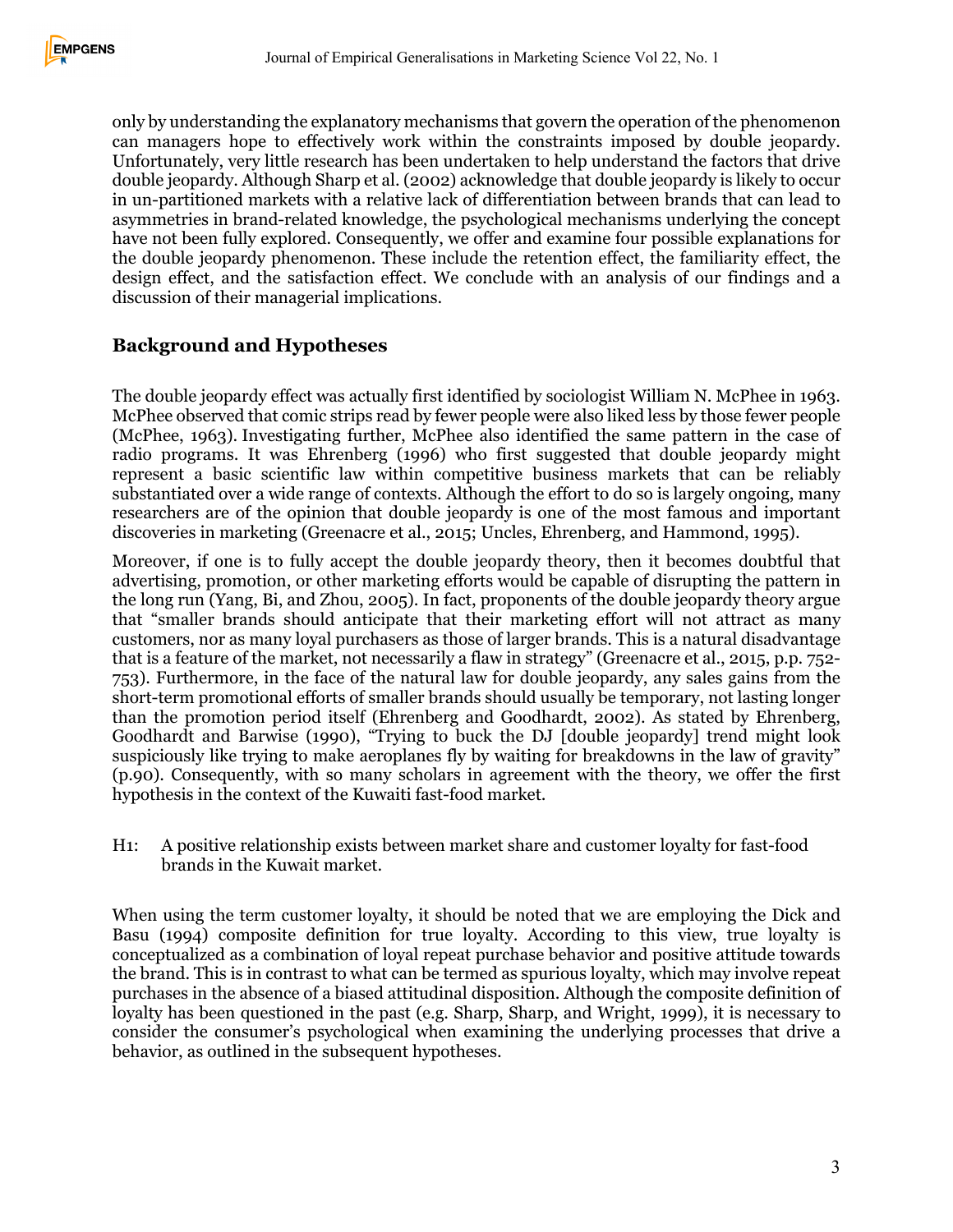# **The Retention Effect**

The retention effect suggests that buyers prefer to purchase those brands with which they have had previous experiences (Vaughn 1980). That is because, in most instances, stable and enduring brand attitudes can only be formed after the buyer has actually tried and used the product. On the basis of past experience, the emotional and functional brand components become organized and maintained within memory, forming the foundation on which the buyer's future decision process functions (Rodrigues and Brandão, 2021). So, as buyers gain sensory, cognitive, and affective experiences with a product, the category structures in memory become more detailed and developed. In turn, these remembered experiences have a strong impact on future consumer choices, thereby enhancing customer retention (Alba and Hutchinson 1987; De Luca and Botelho, 2020).

In fact, it has long been recognized that many choices are more strongly determined by previous knowledge and experience rather than by the influence of immediate marketing stimuli (Narayana and Markin 1975). For example, while an effective advertising campaign may increase the chances that a brand can become part of a consumer's consideration set, this will not necessarily improve its chance of being purchased (Stocchi, Banelis, and Wright, 2016). Instead, more often than not, the consumer's choice actually comes from the "reconsideration set", which consists of brands that the consumer has already purchased on a prior occasion (Spiggle and Sewall, 1987). Therefore, we would expect that as buyers gain direct experience with a brand, that brand will also be likely to retain these customers in the future. We would also expect firms with larger market shares to belong to more consumer reconsideration sets. In other words, the retention effect suggests that customers would be more likely to consider re-buying from those brands that are already in their purchase repertoires and which therefore have the largest market shares. This expectation is summarized in H2a.

H2a: There is a positive relationship between retention and customer loyalty.

## *The Familiarity Effect*

Even if consumers lack direct experience with a product, brand familiarity alone can have an important impact on consumer purchase decisions. One example of this is provided by the mere exposure phenomenon, an interdisciplinary theory regarding the preattentive analysis and automatic processing of stimuli in the sensory environment (Sperling, 1960). According to the mere exposure phenomenon, simple exposure to a stimulus, even in the absence of detailed information processing, can still influence an individual's subsequent actions. One explanation for this effect is that mere exposure alone can create a sense of familiarity that renders a stimulus less threatening, and thus activates approach behavior (Zajonc 1980).

Furthermore, individuals appear to form a memory trace of the exposure that may inform their future evaluation and choice behavior (Grimes and Kitchen, 2007). Specifically, familiar brands may have a preexisting structure of associations and linkages in memory and these cognitive structures may enable superior encoding and storage of new messages that relate to the product (De Canha, Ewiing, and Tamaddoni, 2020). In addition, familiarity also leads to lower attribute processing during decision making, as consumers will rely on the brand perception more than on objective product attributes (Raggio, Leone, and Black, 2014). Thus, in comparison to the less familiar smaller brands, the high familiarity of high market share brands can facilitate and inform the purchase decision and attract more triers. These more familiar brands also have higher advertising budgets that will continually reinforce the desirability of the brand in the minds of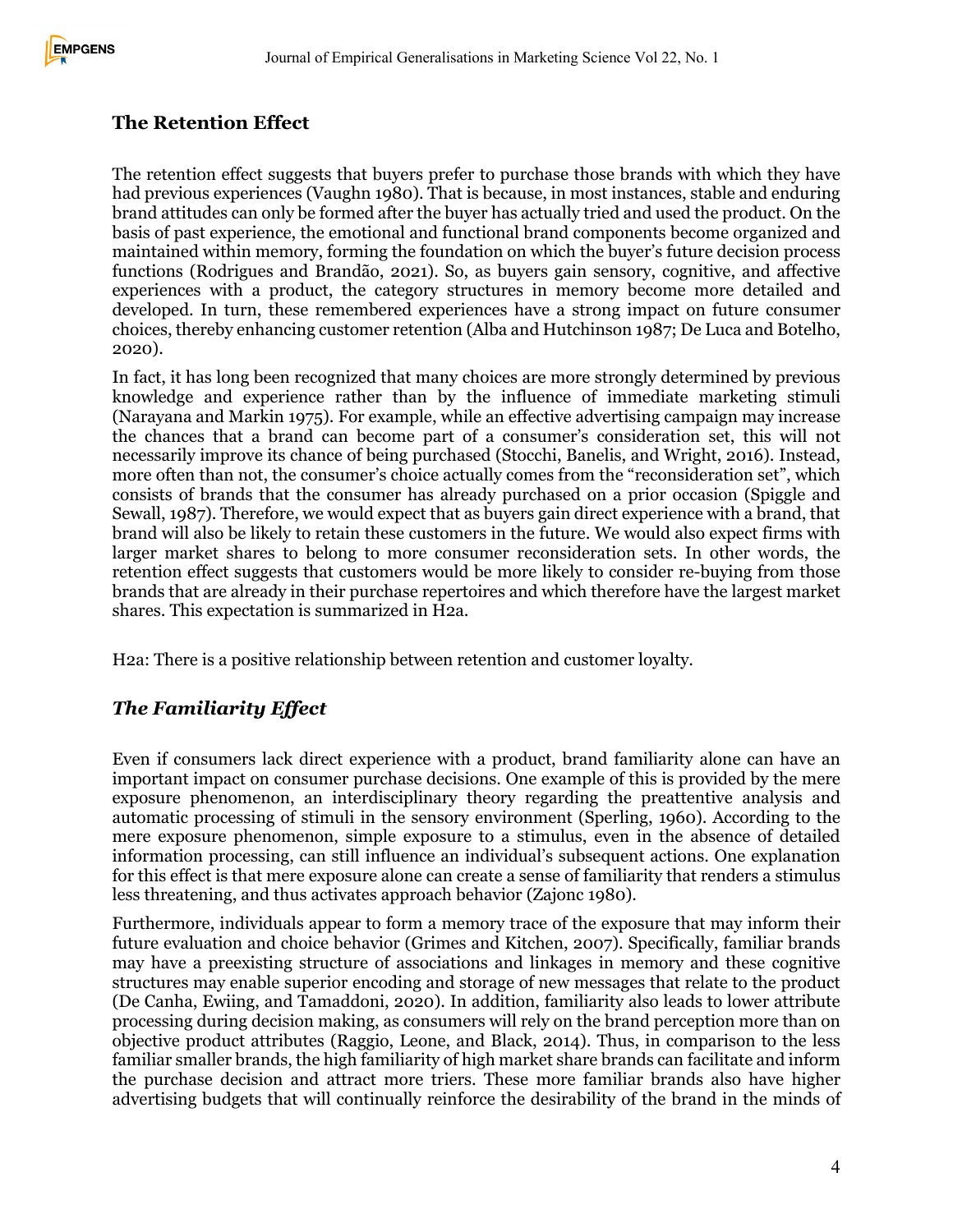

those triers. Thus, the familiarity effect, especially for previously tried brands, may contribute to the double jeopardy competitive advantage. This expectation is summarized in H2b.

H2b: There is a positive relationship between the percentage of customers who have tried a brand and customer loyalty.

# **The Design Effect**

A phenomenon we call the design effect suggests that buyers prefer brands which possess the most desirable features and attributes. For example, SERVQUAL, the well documented service quality measurement instrument developed by Parasuraman, Zeithaml and Berry (1988), is largely based on the assumption of a linear relationship between service attribute performance and customer satisfaction. One explanation for this may be provided by the psychological concept of gratitude, which can be thought of as an emotional appreciation of a benefit received. Consumers often feel grateful and appreciative when desirable benefits are delivered by well designed products (Emmons & McCullough, 2003). In turn, the emotional response of gratitude is frequently followed by a desire to reciprocate, which often manifests in customer loyalty (Palmatier et al., 2009).

Moreover, the relationship between product design and purchase frequency is recursive. Not only do consumers reward well designed products with repeat purchases, but consumer opinions about product attributes tend to vary according to the frequency with which they have been bought in the past (Castleberry and Ehrenberg, 1990). Users of a brand are therefore more likely to have positive beliefs about its attributes (Barnard and Ehrenberg 1990). Thus, as described by Michael and Smith (1999), the double jeopardy patterns for brand-name products emerge because the larger brands are more closely associated with positive attributes by consumers. This expectation can be summarized in the context of fast-food retailing as follows:

H2c: There is a positive relationship between the perception of servicescape design elements and customer loyalty.

#### **The Satisfaction Effect**

The final possible explanation for the double jeopardy phenomenon to be examined can be thought of as the customer satisfaction effect. Many larger firms today have begun to implement a customer-centric business strategy that seeks to fully understand and anticipate customer needs. Often referred to as customer relationship management (CRM), the overall aim is to enhance customer satisfaction by tailoring all aspects of the customer experience to their needs (Galvão et al., 2018). This goes well beyond simple product design elements and often encompasses the use of a wide variety of tools, technologies and procedures to support the relationship with the customer (Dehghanpouri, Soltani and Rostamzadeh, 2020).

Given the resources that are required to implement a concerted CRM effort, the concept is most likely to be initiated by large companies with high market share and sales revenue, and less likely to be seen in small or medium sized enterprises (Herman, Sulhaini, and Farida, 2021). Furthermore, evidence suggests that these activities can contribute to the sustained success of these companies (Trif, Dutu, and Tuleu, 2019). In fact, a previous study in the Jordanian market indicates that customer knowledge and trust, two of the central pillars of CRM, are important factors in predicting customer satisfaction among fast-food consumers (Mahawrah, Shehabat,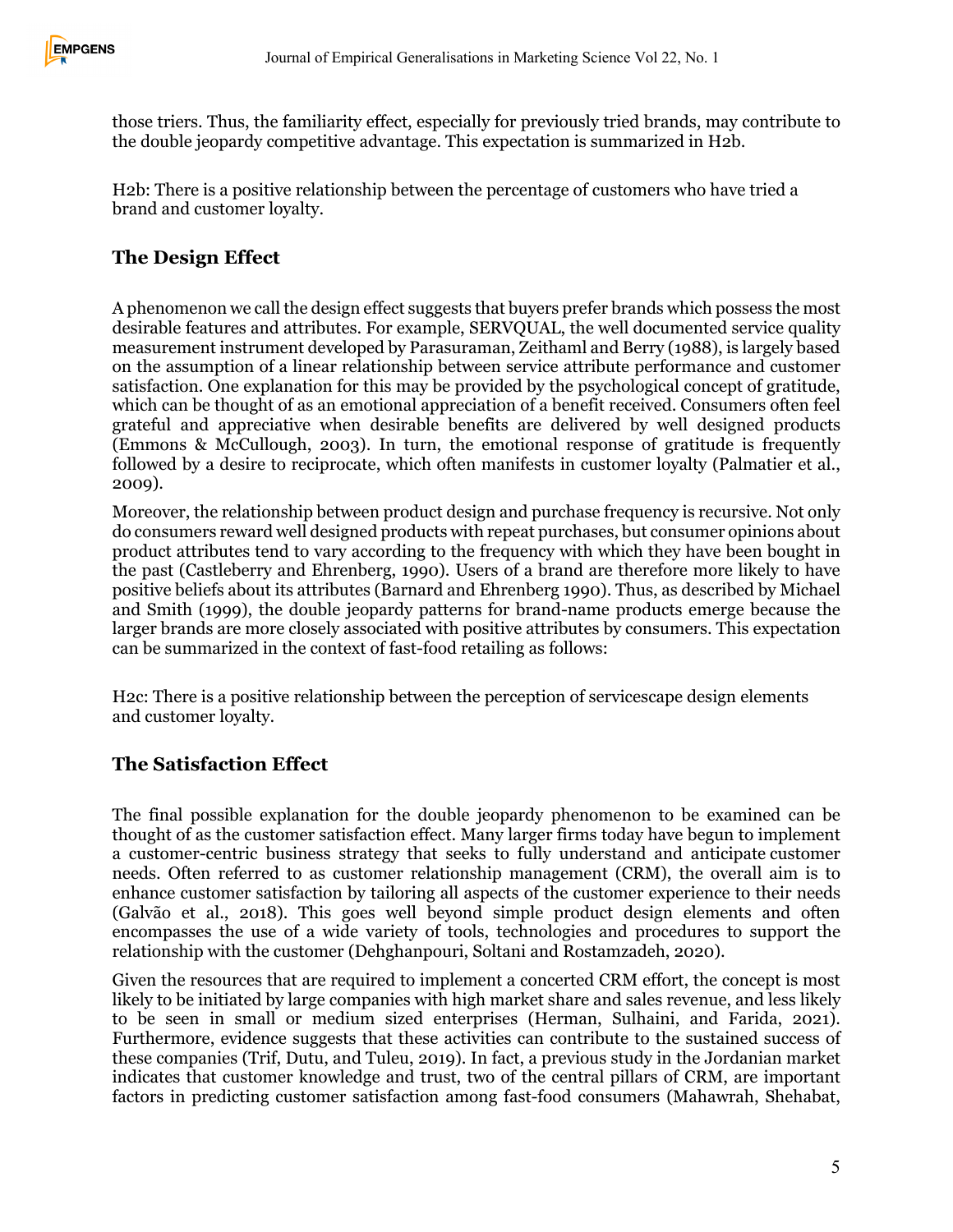and Abu-Shanab, 2016). Thus, satisfaction may serve as a proxy for CRM efforts in this industry, as fast-food retailers are increasingly pursuing this outcome through the application of sophisticated knowledge management and data mining tools (Kashani and Shahmirzaloo, 2017). Moreover, it can be anticipated that companies capable of pursuing extensive CRM efforts that enhance customer satisfaction may be able to parlay those activities into double jeopardy advantages. This expectation is summarized in H2d. The theoretical model governing the investigations for all hypothesized explanations is provided in Figure 1 below.

H2d: There is a positive relationship between customer satisfaction and customer loyalty.



#### **Figure 1: Double Jeopardy Model**

### **Setting and Data Collection**

Thanks largely to their vast oil reserves, the nations comprising the Gulf Cooperation Council, which includes Bahrain, Kuwait, Oman, Qatar, Saudi Arabia and the United Arab Emirates, are among the wealthiest countries in the world (Amadeo, 2021). As such, the region also enjoys some of the world's highest average annual income per capita for citizens. Kuwait is a prime example. With a GDP per capita of roughly 50,000 USD, Kuwaiti consumers have a high discretionary income (The World Factbook, 2021). Including foreign nationals, who make up about 60 percent of the population, Kuwait has a total population of approximately 4.5 million people. About ninety percent of the population are located in urban areas, primarily around Kuwait City (Shawki, 2019). This lucrative and highly condensed consumer market represents an important opportunity for retailers and services marketers. Also, dining out is an increasingly common practice in Kuwait, and this includes the many popular fast-food restaurants operating in the country (Shaban and Alkazemi, 2019). Additionally, the presence of a large number of competitors in the industry, including both large and small fast-food chains, makes the Kuwait fast-food market an ideal setting within which to examine the operation of the double jeopardy phenomenon.

At the time of the study, sixty-eight fast-food restaurant brands (i.e., McDonalds, Burger King, KFC, Hardees, Great Steak & Potato, Dodo, GubGub) were operating 540 different stores in Kuwait. Evidence suggests that multiple outlet chains tend to possess specialized skills and resources that may not be available to single outlet proprietorships (Baena, 2018). Therefore, in the present study we chose to focus only on the fifty-three fast-food retailers with multiple stores in the Kuwait market. Interviews with the home-office marketing managers of each fast-food chain were conducted by trained professional interviewers. Each interviewer was assigned the task of gathering information on a variety of details including: date of entry into the Kuwait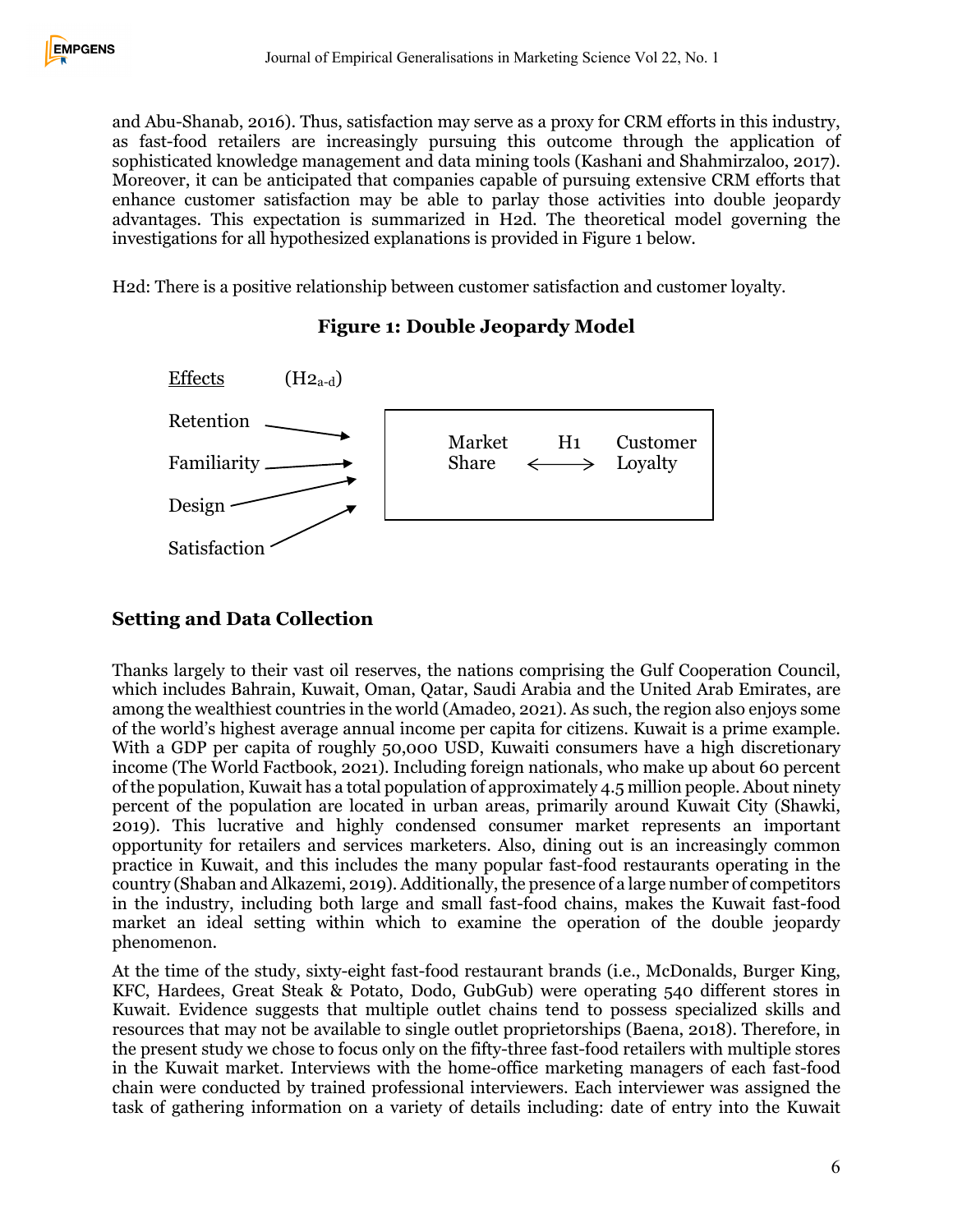market, the number of stores operating in the Kuwait market, the average number of customers per day, and the average spending per customer visit. Eliminating the four chains that failed to provide the requested data left forty-nine multiple-outlet fast-food retail chains operating 508 stores, about 94% of the market, for inclusion in the study. Table 1 reveals information about the fast-food retailers by number of stores.

| # of Stores    | # of                    | Total # of    |  |  |
|----------------|-------------------------|---------------|--|--|
|                | <b>Chains</b>           | <b>Stores</b> |  |  |
| $\overline{2}$ | 6                       | 12            |  |  |
| 3              | 8                       | 24            |  |  |
| $\overline{4}$ | $\overline{4}$          | 16            |  |  |
| 5              | 7                       | 35            |  |  |
| 6              | $\overline{4}$          | 24            |  |  |
| 7              | 6                       | 42            |  |  |
| 9              | $\overline{4}$          | 36            |  |  |
| 10             | $\mathbf 1$             | 10            |  |  |
| 12             | $\mathbf{1}$            | 12            |  |  |
| 13             | $\mathbf{1}$            | 13            |  |  |
| 23             | $\mathbf{1}$            | 23            |  |  |
| 32             | $\overline{\mathbf{2}}$ | 64            |  |  |
| 41             | $\mathbf{1}$            | 41            |  |  |
| 50             | $\mathbf{1}$            | 50            |  |  |
| 52             | $\mathbf{1}$            | 52            |  |  |
| 54             | $\mathbf{1}$            | 54            |  |  |
| Total          | 49                      | 508           |  |  |

**Table 1: Fast-Food Restaurant Details**

In addition, in order to collect consumer responses, a series of personal intercept interviews were conducted. Secondary data sources, including The World Factbook (2021) and information from the Kuwait Public Authority for Civil Information provided age and gender statistics which were used as guidelines for the percentages of adults to be included in a quota sample of the consumer population. Six-hundred and fifty people were contacted and interviewed. Forty-nine interviews were discarded as incomplete. In the end, six-hundred and one respondents adequately answered the interviewers' questions and were included in the study. No significant differences in either age or gender groups were evident between the respondents and the population as a whole  $(X^2=2.76,$  $d.f.=2, p=0.10$ , indicating that the sample was representative of the Kuwaiti population with regard to both age and gender distributions. Subjects were asked to identify their estimated fastfood consumption activities within the past three months, a common time frame when measuring past behaviors in survey research that avoids over taxing of the respondents' memories (Bradburn, Rips, and Shevell, 1987). The interviews revealed that at the time of the study, the respondents were patronizing an average of 6.46 (out of forty-nine) fast-food restaurant brands with a range from one to seven.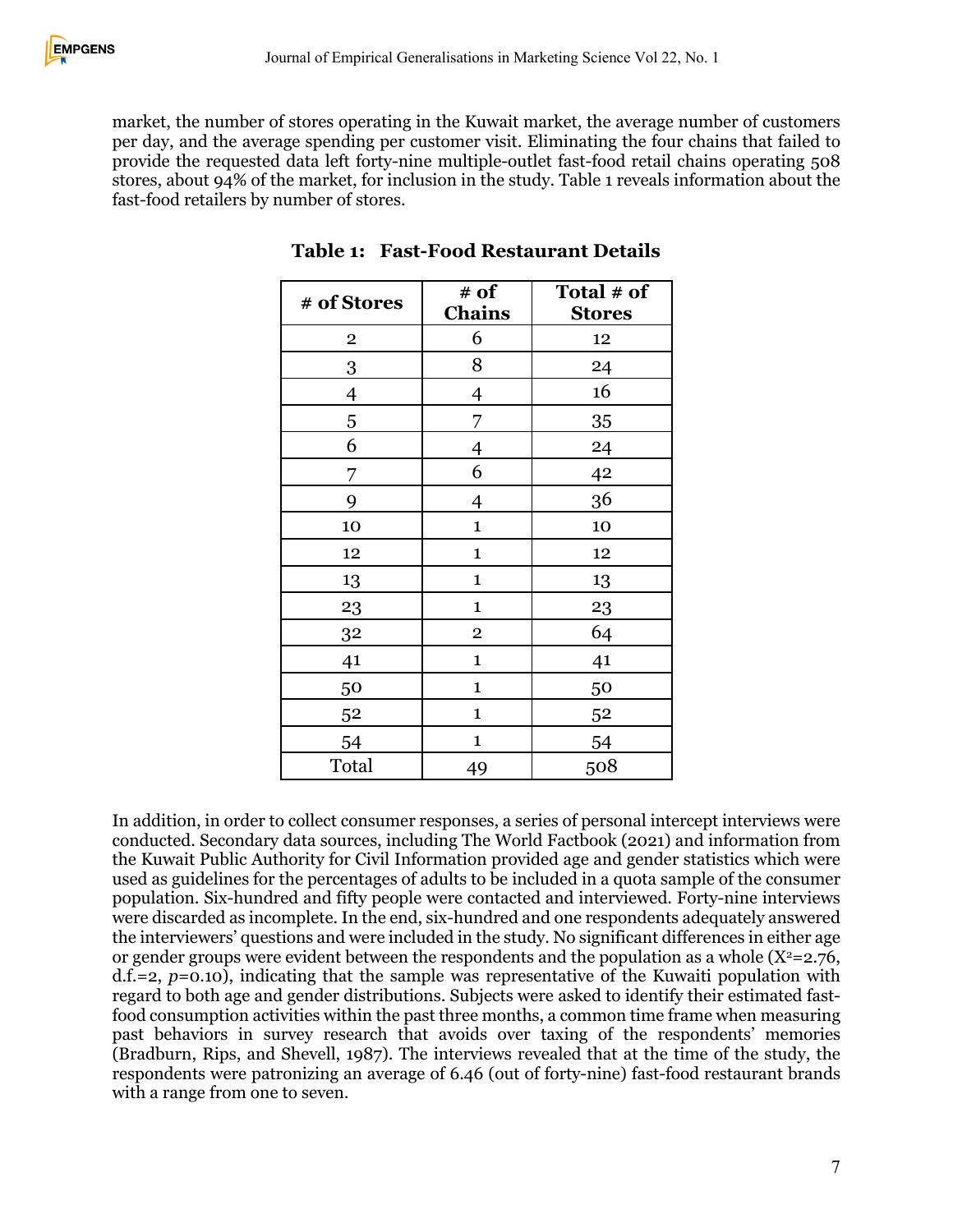### **Variables**

The study included a variety of constructs necessary to test the hypotheses outlined in Figure 1 earlier. Specifically, six constructs were included in the study: (1) market share, (2) customer loyalty, (3) the percentage retention of triers for the retention effect, (4) the percentage of triers as a surrogate for the familiarity effect, (5) the distance from individual responses to brand centroids as a surrogate for the design effect, and (6) the average satisfaction rating from current users of the brand as a surrogate for the satisfaction effect. Table 2 shows the descriptive statistics for each indicator used in the analyses.

|                  |       |       |       |       | <b>Alpha for</b><br>Composite |
|------------------|-------|-------|-------|-------|-------------------------------|
| <b>Indicator</b> | Avg.  | Min.  | Max.  | S.E.  | <b>Measure</b>                |
| Market           |       |       |       |       |                               |
| Share of         |       |       |       |       |                               |
| Total            |       |       |       |       |                               |
| Spending         |       |       |       |       |                               |
| (MSHARE)         | 2%    | .02%  | 15.8% | 0.004 | 0.927                         |
| Customer         |       |       |       |       |                               |
| Loyalty          |       |       |       |       |                               |
| (LOYAL%)         | 14.6% | 0%    | 71.4% | 0.017 |                               |
| Retention        |       |       |       |       |                               |
| (RET%)           | 56%   | 37%   | 92%   | 0.018 |                               |
| <b>Triers</b>    |       |       |       |       |                               |
| (TRIERS%)        | 41%   | 8%    | 94%   | 0.033 |                               |
| Deviation        |       |       |       |       |                               |
| from             |       |       |       |       |                               |
| Desired          |       |       |       |       |                               |
| Design           |       |       |       |       |                               |
| (DIST)           | 23.89 | 20.71 | 26.96 | 0.136 |                               |
| Satisfaction     |       |       |       |       |                               |
| Rating           |       |       |       |       |                               |
| (SAT)            | 6.40  | 4.64  | 8.37  | 0.110 |                               |

**Table 2: Descriptive Statistics for Test Variables**

The market share variable used in the study (MSHARE) was a multi-item composite measure comprised of four separate market share indicators: (i) the percentage of total customer spending towards a brand (MS\_TCS), (ii) the percentage of total customers per day of a brand (MS\_TCD), (iii) the percentage of current users of a brand (MS\_CU), and (iv) the percentage of total customer visits to a brand (MS\_TCV). Market share of customer spending (MC\_TCS) had an average for the forty-nine brands of 2%, a range from .02% to 15%, and a standard error of 0.004. Market share of customers per day (MS TCD) had an average for the forty-nine brands of 2%, a range from .02% to 20%, and a standard error of 0.006. Market share of the number of current users (MS CU) had an average for the forty-nine brands of 2%, a range from .02% to 7%, and a standard error of 0.002. Finally, market share of total customer visits to a brand (MS\_TCV) had an average for the forty-nine brands of 2%, a range from .01% to 21%, and a standard error of 0.005. A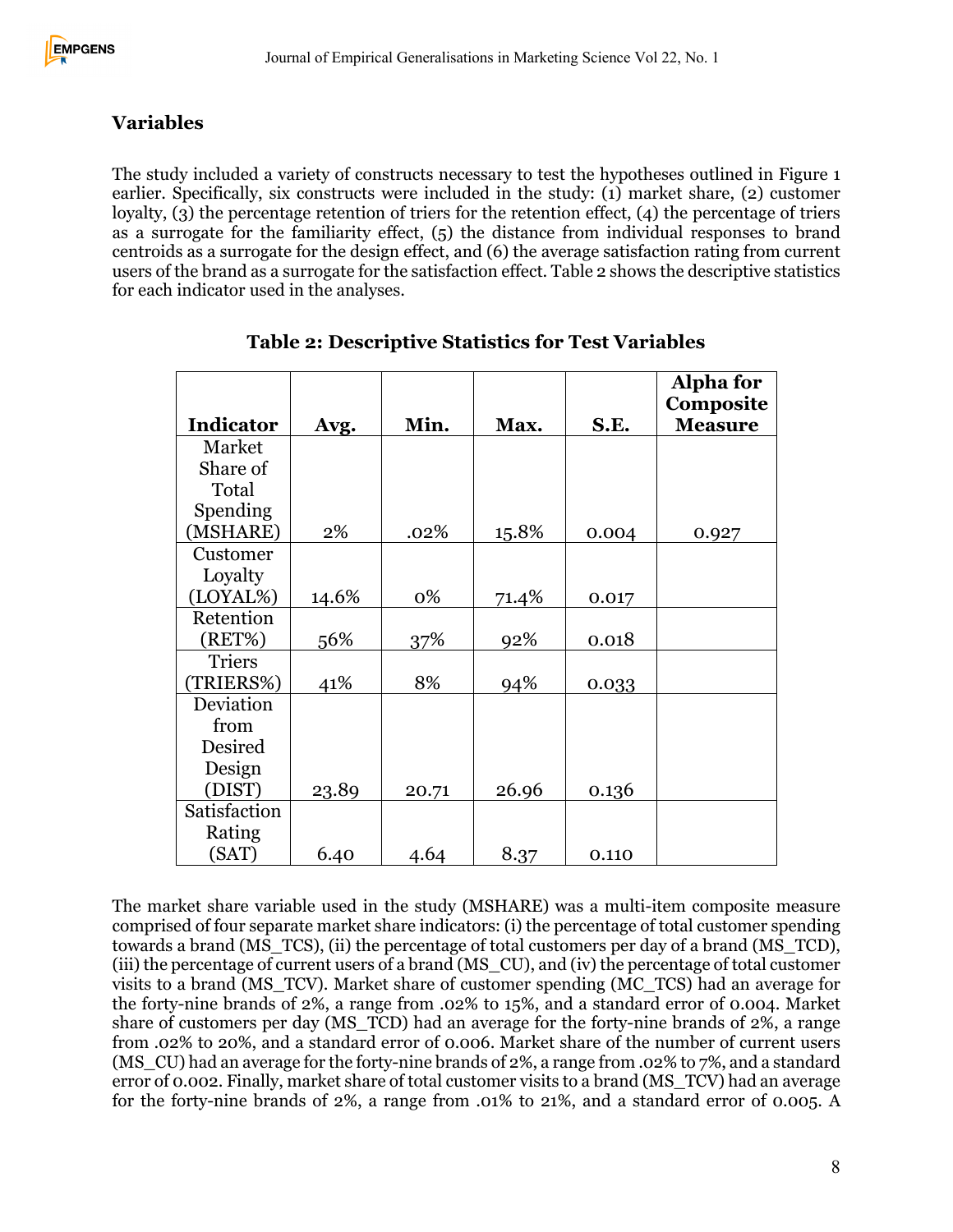principal-components factor analysis was performed on the four market share indicators with results revealing a single factor explaining 87.6 % of the original variance. In addition, the combined variable had an alpha reliability of 0.927. Thus, there is strong justification for averaging all four indicators into one overall market share variable. The resulting variable, MSHARE, had an average for the forty-nine brands of 2%, a range from .02% to approximately 16%, and a standard error of 0.004.

Customer loyalty (LOYAL%) was measured in a manner consistent with the Dick and Basu (1994) loyalty framework, which defines loyalty as a function of both attitude and behavior. According to Dick and Basu (1994), loyalty can be defined as when a customer exhibits both high levels of behavior towards a brand and a high positive attitude towards a brand. To estimate attitudes, respondents were asked to rank up to five preferred brands on a five-point scale. Zero scores were assigned to the unranked brands. To estimate behavior, visits to the fast-food restaurants were tabulated. A respondent was classified as loyal towards a brand if a brand was in the top five scores for both behavior (visits) and attitude (preference ranks). Utilizing this procedure, it is possible for a respondent to be classified as loyal to more than one brand. In fact, the findings indicate that the respondents were loyal to an average of 2.59 fast-food brands each. This finding is consistent with the Barnard and Ehrenberg (1997) split-loyalty point of view that sees a given brand's customers as actually loyal to a repertoire of one or more other habitual brands. Thus, the total number of 'loyals' in the sample was found to be 1,557. Then, the number of loyal buyers for each brand was divided by the total number of loyals  $(X_i/1557)$  to find the LOYAL% for each brand. LOYAL% had an average for the forty-nine brands of 14.6%, a range from 0 to 71%, and a standard error of 0.017.

The retention percentage (RET%) was used to measure the retention effect. Retention is defined for each brand as the number of respondents who indicated that they were current users of the brand divided by the number respondents who had actually tried the brand. The average RET% for the forty-nine brands was approximately 56%, with a range from 37% to 92%, and a standard error of 0.018.

To assess the familiarity effect, the percentage of customers who have tried a brand (TRIERS%) was calculated by asking respondents to indicate any brands that they had ever previously used. The total number of triers for each brand was then divided by the sample size (#Triers/601) to arrive at the percentage of the sample that tried a particular brand. TRIERS% had an average for the forty-nine brands of 41%, a range from 8% to 94%, and a standard error of 0.033.

To assess the design effect, respondents rated the impact of a variety of design elements on their decisions to purchase from the various fast-food restaurants. In particular, fourteen design elements were suggested by previous research and validated through depth interviews (Choudhary and Singh, 2017; Chun and Nyam-Ochir, 2020). These elements included factors such as food quality, customer service, cleanliness, and the overall servicescape. Each design element was rated on a semantic differential scale ranging from 1 (unimportant) to 10 (very important). The respondent ratings were then added and averaged for the users of each brand. Finally, the average absolute distance (DIST) from the users of each brand to the centroid for that brand was factored, with larger distances indicating that the design of a particular restaurant brand is farther away from the desires of the using segment. The DIST variable had an average for the forty-nine brands of 23.89, with a range from 20.71 to 26.96, and a standard error of 0.136.

Finally, the average satisfaction rating (SAT) was used as a surrogate for the satisfaction effect. Respondents were asked to rate each brand that they had used at some time on a semantic differential scale from 1 (terrible) to 10 (excellent). The SAT variable had an average for the current users of the forty-nine brands of 6.40, with a range from 4.64 to 8.37, and a standard error of the mean of 0.11.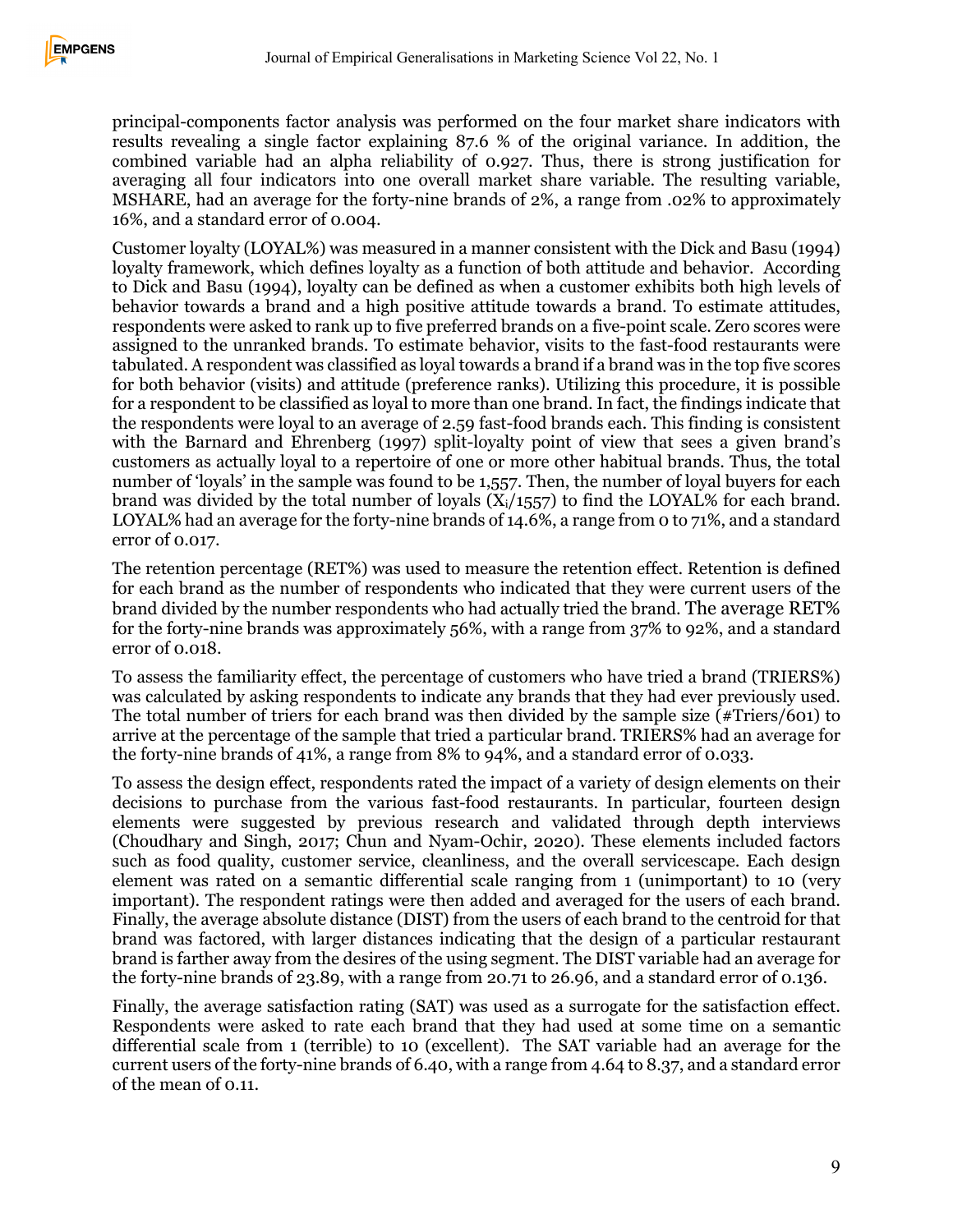#### **Analyses**

In order to test the hypotheses, a number of statistical tests were performed. The results are shown in Table 3, Table 4, and Table 5. H1 suggests that double jeopardy is evident in our fastfood sample from Kuwait. Correlations were used to test H1, which states that customer loyalty is positively related to market share. Table 3 reveals the statistics related to this analysis. As noted in the table, our combined attitudinal and behavioral measure of loyalty exhibits a significant and positive bi-variate correlation with market share (*r*=0.797, *p*=0.000). This finding provides some degree of support for H1. Additionally, it is revealed that, even when controlling for distribution intensity, in terms of the number of stores per brand, loyalty is still significantly and positively correlated with market share (*r*=0.648, *p*=0.000). This finding provides further evidence in support of H1. Therefore, it is reasonable to conclude that the double jeopardy phenomenon is evident among multi-outlet fast-food restaurants in the Kuwait market.

|        |   | <b>Market Share of</b><br><b>Total Spending</b><br>(MSHARE) | <b>Market Share of</b><br><b>Total Spending</b><br>(MSHARE) |
|--------|---|-------------------------------------------------------------|-------------------------------------------------------------|
| LOYAL% | r | $0.79^{r}$                                                  | 0.648                                                       |
|        |   | 0.000                                                       | 0.000                                                       |
|        | n | 49                                                          |                                                             |
|        |   |                                                             | Controlling for                                             |
|        |   |                                                             | Distribution                                                |
|        |   | Bi-variate                                                  | Intensity                                                   |

#### **Table 3: Correlations between Market Share and Loyalty**

In addition, as previously outlined, we offer and examine four alternative explanations for the double jeopardy phenomenon. These include the experience effect, the familiarity effect, the design effect, and the satisfaction effect. Having established that market share is associated with brand loyalty, we conducted further investigations to assess the impact of each alternative explanatory mechanism on brand loyalty as well. Correlations and regression analysis were used to test these hypotheses. Table 4 reveals the statistics related to the bi-variate correlation analysis. As noted in the table, the surrogate indicators for each of the four explanatory mechanisms are correlated with brand loyalty: RET% (*r*=0.750, *p*=0.000), TRIERS% (*r*=0.642, *p*=0.000), DIST (*r*=-0.483, *p*=0.043), and SAT (*r*=0.714, *p*=0.000). These findings suggest that any of the four effects may possibly be related to double jeopardy.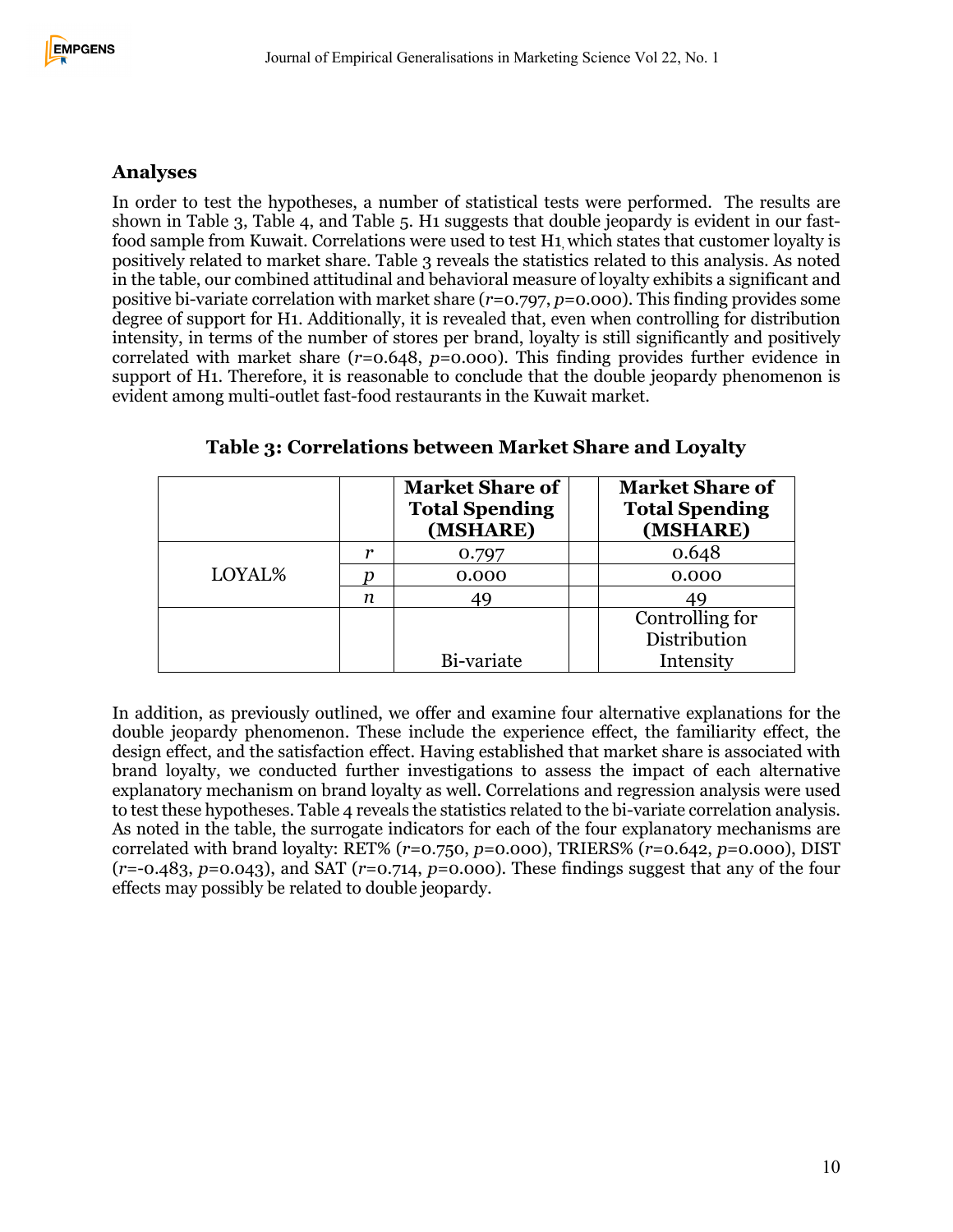|                            |                  | LOYAL%   | Conclusion                  |
|----------------------------|------------------|----------|-----------------------------|
| <b>Retention Effect</b>    | r                | 0.750    | possible explanation for DJ |
| RET%                       | n                | 0.000    |                             |
|                            | $\boldsymbol{n}$ | 49       |                             |
|                            |                  |          |                             |
| <b>Familiarity Effect</b>  | r                | 0.642    | possible explanation for DJ |
| TRIERS%                    | D                | 0.000    |                             |
|                            | n                | 49       |                             |
|                            |                  |          |                             |
| Design Effect              | r                | $-0.483$ | possible explanation for DJ |
| <b>DIST</b>                | Ŋ                | 0.043    |                             |
|                            | $\boldsymbol{n}$ | 49       |                             |
|                            |                  |          |                             |
| <b>Satisfaction Effect</b> | r                | 0.714    | possible explanation for DJ |
| <b>SAT</b>                 | n                | 0.000    |                             |
|                            | n                | 49       |                             |
|                            |                  |          |                             |

# **Table 4: Bi-variate Correlations for Double Jeopardy Explanations**

In order to determine which of the effects may be most closely associated with the loyalty aspect of double jeopardy, the four surrogate indicators were included in a regression with brand loyalty as the outcome variable. Table 5 reveals the statistics related to the regression analysis. As noted in the table, the overall regression equation itself was significant (F=26.724, *p*=0.000). Furthermore, closer examination of Table 5 reveals that RET%, a measure of the retention effect, exhibits a significant impact on brand loyalty (t=2.337, *p*=0.000), as does SAT, a surrogate for the satisfaction effect (t=4.314, *p*=0.024). Therefore, the findings offer the greatest level of support for both the retention effect and the satisfaction effect which are summarized in  $H_2$ <sub>a</sub> and  $H2_d$ .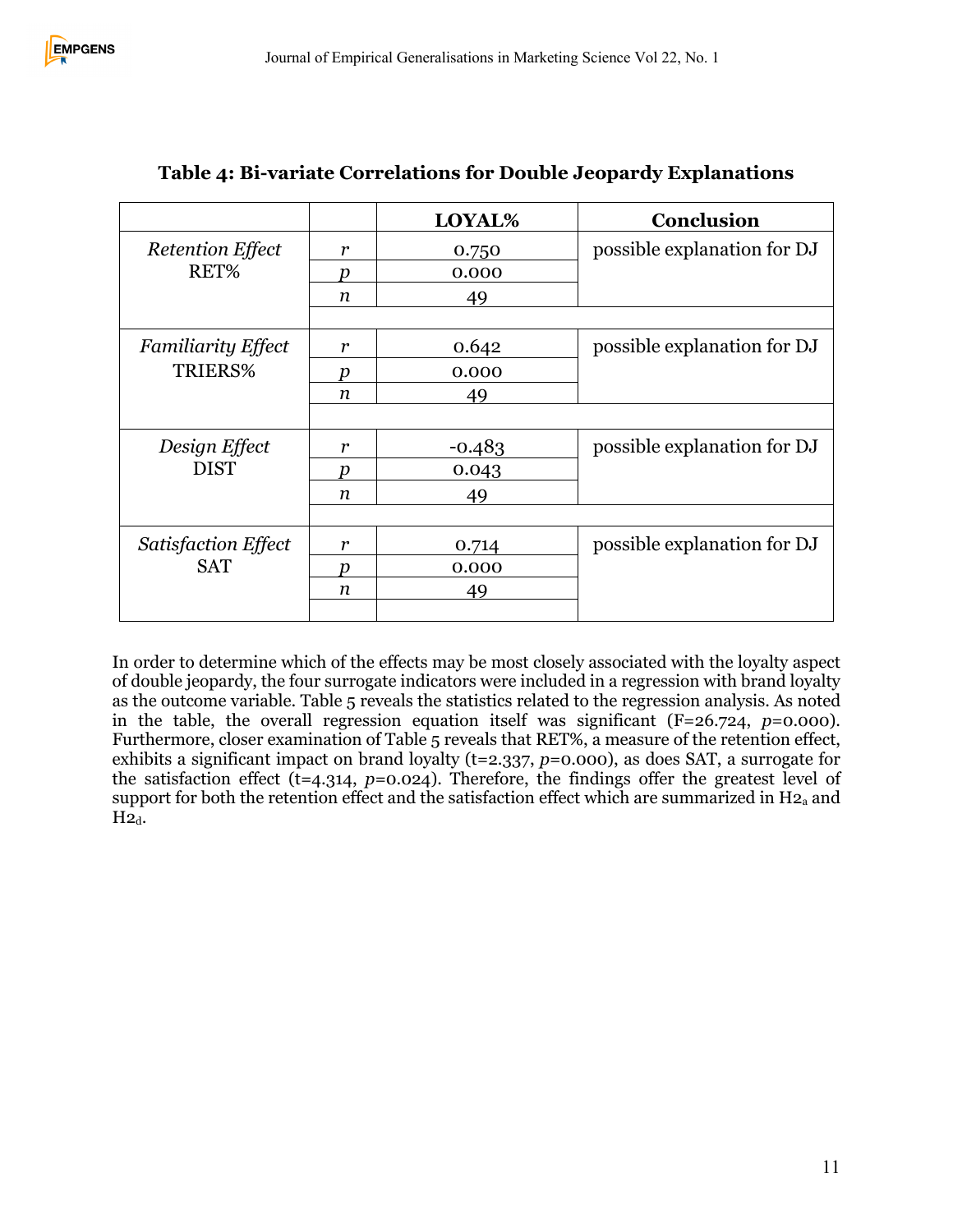| $LOYAL% = SAT + TRIERS% + DIST + RET%$ |             |           |                |       |          |                  |                   |
|----------------------------------------|-------------|-----------|----------------|-------|----------|------------------|-------------------|
|                                        |             | <b>SS</b> | df             | MS    | $\bm{F}$ | $\boldsymbol{p}$ | <b>Conclusion</b> |
|                                        | Regression  | 0.495     | $\overline{4}$ | 0.124 | 26.724   | 0.000            | predictors        |
|                                        |             |           |                |       |          |                  | important         |
|                                        | Residual    | 0.204     | 44             | 0.005 |          |                  |                   |
|                                        | Total       | 0.699     | 48             |       |          |                  |                   |
|                                        |             |           |                |       |          |                  |                   |
| <b>Effect</b>                          |             | Coeff.    | <b>SE</b>      |       | t        | $\boldsymbol{p}$ |                   |
| Ho(Int.)                               |             | 0.146     | 0.017          |       | 8.451    | 0.000            |                   |
| $H_1$ (Int.)                           |             | $-0.325$  | 0.304          |       | $-1.072$ | 0.290            |                   |
| Retention                              | RET%        | 0.322     | 0.138          |       | 2.337    | 0.024            | probable          |
|                                        |             |           |                |       |          |                  | <b>DJ</b>         |
|                                        |             |           |                |       |          |                  | explanatio        |
|                                        |             |           |                |       |          |                  | n                 |
| Familiarity                            | TRIERS%     | 0.114     | 0.064          |       | 1.773    | 0.083            |                   |
| Design                                 | <b>DIST</b> | $-0.008$  | $-0.012$       |       | $-0.679$ | 0.500            |                   |
| Satisfaction                           | <b>SAT</b>  | 0.068     | 0.016          |       | 4.314    | 0.000            | probable          |
|                                        |             |           |                |       |          |                  | DJ                |
|                                        |             |           |                |       |          |                  | explanatio        |
|                                        |             |           |                |       |          |                  | n                 |

## **Table 5: Regression Results for Double Jeopardy Explanations**

 $R^2$ <sub>adj</sub> = 0.682

## **Discussion**

The first objective of this study was to determine if the phenomenon referred to as double jeopardy exists in multi-outlet fast-food restaurants in the Kuwait market. This is an important analysis because researchers continue to recognize that ongoing replication and extension of previous double jeopardy studies are necessary to help determine the conditions under which the phenomenon holds (Mecredy et al., 2021). This is especially important if we are to validate the concept as a universal law in marketing. Consistent with H1, our findings did in fact reveal a relationship between market share and customer loyalty, even when controlling for distribution intensity. This finding therefore does in fact indicate the presence of a market share to loyalty double jeopardy pattern in the Kuwaiti fast-food market. An additional purpose of the study was to determine which, if any, of the proffered effects might be an important factor which might help explain the operation of the double jeopardy phenomenon. The data indicate that retention  $(H_{2a})$ and satisfaction  $(H_{2d})$  are most closely associated with customer loyalty, which suggests that the retention effect and the satisfaction effect may be strong underlying mechanisms that drive the relationship between market share and loyalty. Therefore, in addition to validating the double jeopardy phenomenon in yet another unique context, our study also offers some managerial implications to practitioners in the field.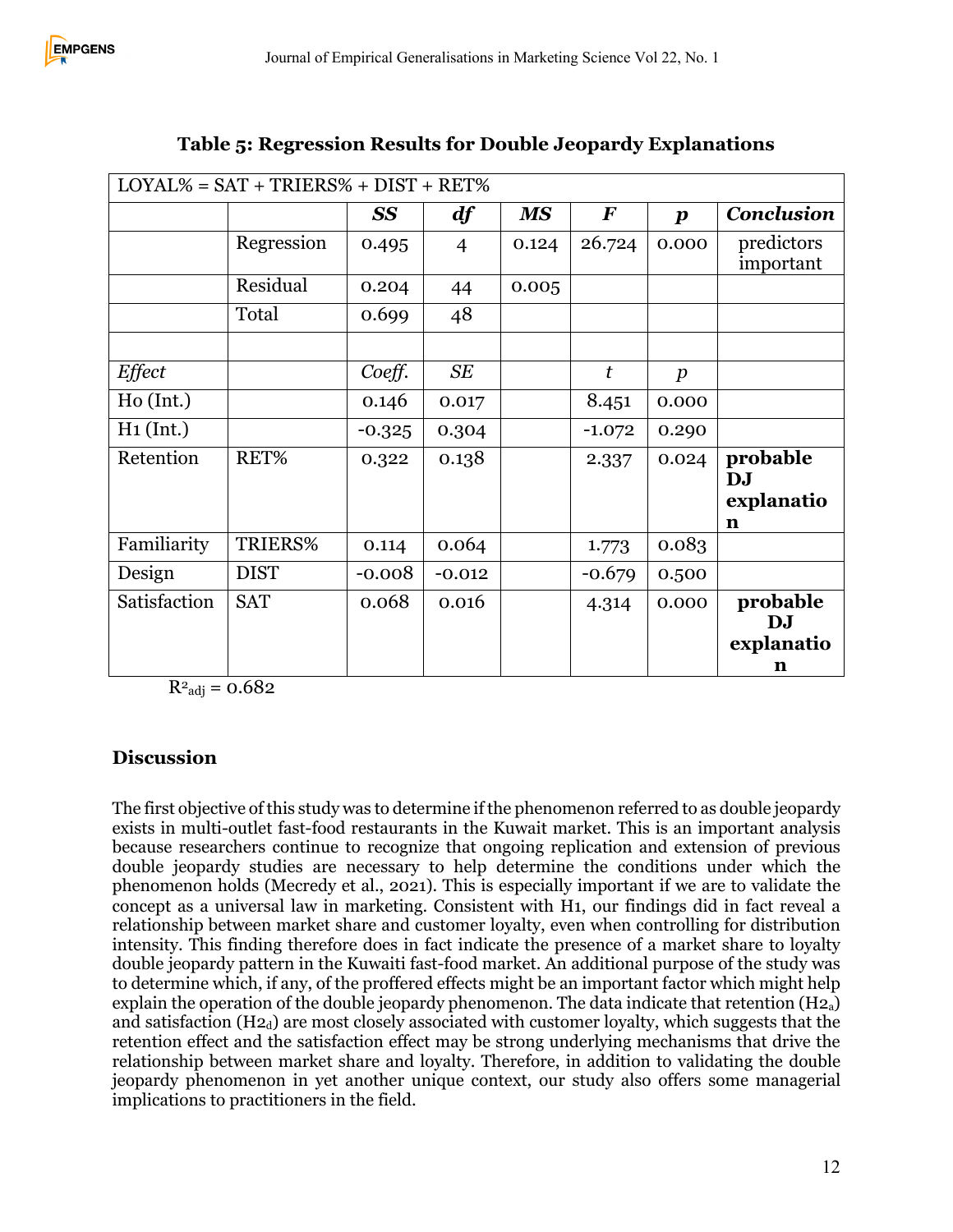In recent years, marketers have begun to realize the substantial benefits associated with retaining existing customers. This can be difficult, as "churn", or turnover in a firm's customer base, is quite common in most retail environments. Unfortunately, high churn rates can also be very costly as the expense of acquiring a new customer is typically far higher than the cost of simply serving an existing customer (Tamaddoni, Stakhovych, and Ewing, 2017). Not surprisingly, customer retention has become one of the central objectives for retailers and an integral component of CRM activities (Min et al., 2016). With regard to retention, our findings in support of  $H_2$  are also consistent with research by Ciunova-Shuelska et al. (2017), which demonstrates that a customer retention orientation has a significant and direct impact on customer loyalty. Thus, double jeopardy could operate through the lower churn rate of large market share brands, which may subsequently translate into an imbalance in loyal purchases. In summary, our study suggests that if smaller competitors are interested in growing their brands, aside from necessarily acquiring more new customers, they should try to do so by emphasizing retention rather than by attempting to convince their current customers to buy more often. Customer retention, even for less regular purchasers, can also have profound effects on a firm's profitability. According to a widely cited paper by Reichheld (1994), it typically costs much less to serve existing customers than it does to attract new customers.

It should also be recognized that no two customers are identical and that different customers may have different perceptions of the attractiveness of incentives that may be offered by a firm's customer retention initiatives (Tamaddoni, Stakhovych, and Ewing, 2017). More importantly, double jeopardy suggests that the effectiveness of these initiatives may also be unequally distributed between the high performing and the low performing firms. Indeed, Chen and Liu (2019) note that the relationship between customer satisfaction and customer retention is stronger among more strategically proactive firms. In summary, their research suggests that more satisfied customers lead to better retention outcomes, and this effect is more pronounced among the market share leaders who have been able to implement successful CRM efforts. Similarly, our findings lend some additional evidence to support the satisfaction effect as an explanation for double jeopardy, as customer satisfaction proved to have a significant and direct impact on customer loyalty as well, confirming H2d.

Nevertheless, our study should be evaluated with several caveats in mind. First, our study may be time and context dependent. A narrow focus on the Kuwait fast-food market only provides one of the many pieces of evidence necessary to validate the double jeopardy phenomenon as a universal law in marketing. Secondly, the variables analyzed were based mostly on survey research. Instead, future researchers may wish to operationalize several of the variables with actual customer visits, sales, or other behavioral data. Finally, the analysis of the various explanatory mechanisms was merely exploratory and the findings should be considered as preliminary. Future researchers may choose to conduct additional analyses to further validate the hypothesized relationships and the causal links among the variables studied.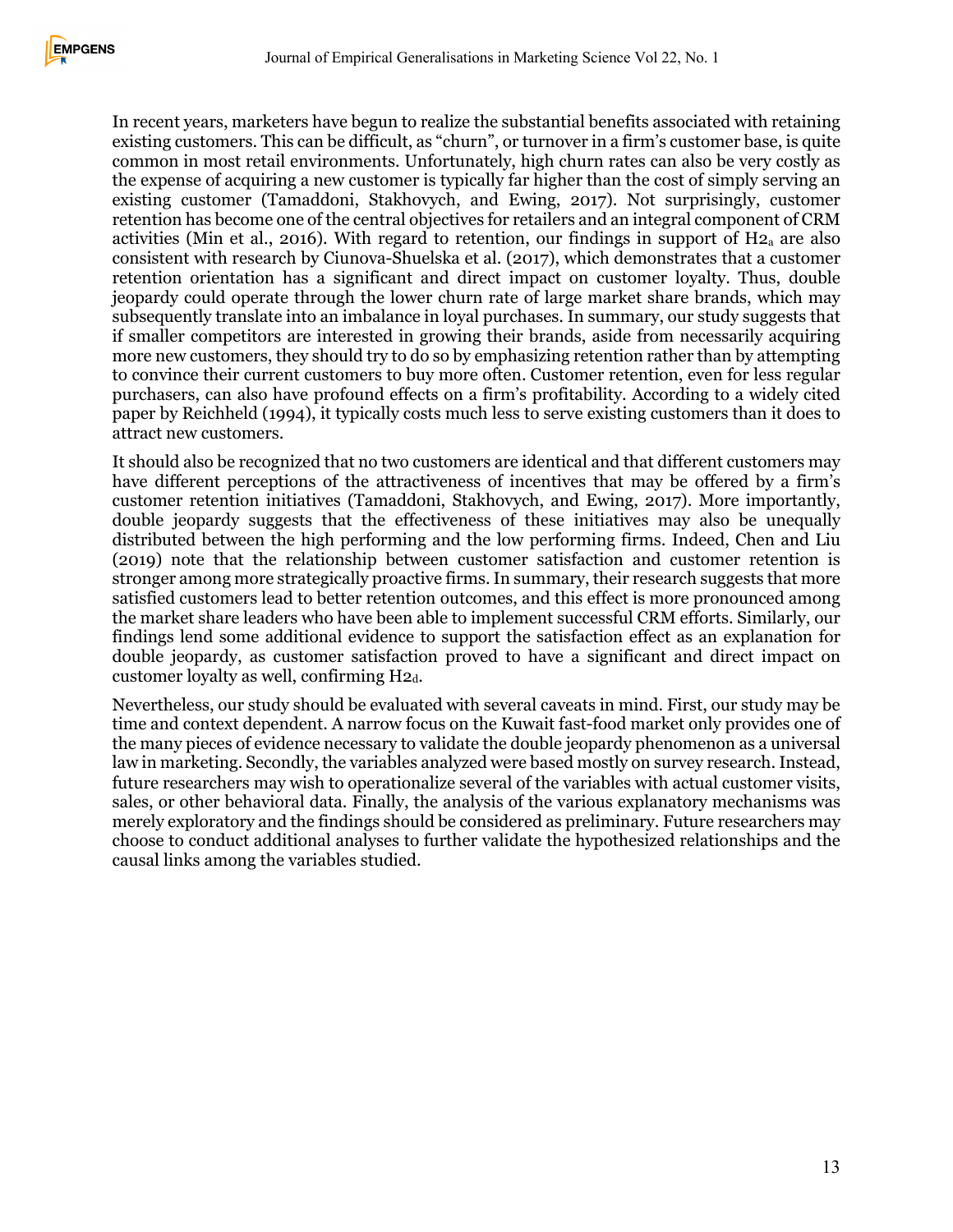#### **REFERENCES**

Alba, J. W. & Hutchinson, J. W. (1987). Dimensions of consumer expertise. *Journal of Consumer Research*, 13(4): 411-454.

Amadeo, K. (2021). Gulf Cooperation Council – GCC countries: Six rich countries that own the world's oil. *The Balance.com.* accessed 12 July 2021. https://www.thebalance.com/gulfcooperation-council-3306357

Baena, V. (2018). International franchise presence and intensity level: profile of franchisors operating abroad. *Management Research Review*, 41(2): 202-224.

Barnard, N. R. & Ehrenberg, A. S. C. (1990). Robust measures of consumer brand beliefs. *Journal of Marketing Research*, 27(11): 477-484.

Barnard, N. R. & Ehrenberg, A. S. C. (1997). Advertising: strongly persuasive or nudging? *Journal of Advertising Research* 37(1): 21-32.

Bechtel, D. E. (2017). Jay Gatsby, failed intellectual: F. Scott Fitzgerald's trope for social stratification. *The F. Scott Fitzgerald Review*, 15(1): 117-129.

Bennett, D. & Graham, C. (2010). Is loyalty driving growth for the brand in front? a twopurchase analysis of car category dynamics in Thailand. *Journal of Strategic Marketing*, 18(7): 573-585.

Bradburn, N.M., Rips, L.J. & Shevell, S.K. (1987). Answering autobiographical questions: the influence of memory and inference on surveys. *Science*, 236(4798): 157-161.

Castleberry, S. B. & Ehrenberg, A. S. C. (1990). Brand usage: a factor in consumer beliefs. *Marketing Research*, 2(2): 14-19.

Chen, C-M. & Liu, H-M. (2019). The moderating effect of competitive status on the relationship between customer satisfaction and retention. *Total Quality Management & Business Excellence*, 30(7/8): 721-744.

Choudhary, S. & Singh, T. (2017). Role of retail store attributes on store and customer engagement in food industry. *International Journal of Marketing & Business Communication*,  $6(3)$ : 1-10.

Chun, S-H. & Nyam-Ochir, A. (2020). The effects of fast food restaurant attributes on customer satisfaction, revisit intention, and recommendation using DINESERV scale. *Sustainability*, 12(18): 7435.

Ciunova-Shuelska, A., Palamidovska-Sterjadovska, N., Osakwe, C. N. & Ajayi, J. O. (2017). The impact of customer retention orientation and brand orientation customer loyalty and financial performance in SMEs: empirical evidence from a Balkan country. *Journal of East European Management Studies*, 22(1): 83-104.

Cui, M.J. (2020). An investigation of triple jeopardy patterns in e-store choice. *Journal of Empirical Generalisations in Marketing Science*, 20(3): 1-8.

De Canha, N., Ewing, M. & Tamaddoni, A. (2020). The impact of advertising on market share: controlling for clutter, familiarity, and Goodwill decay. *Journal of Advertising Research*, 60(1): 87-103.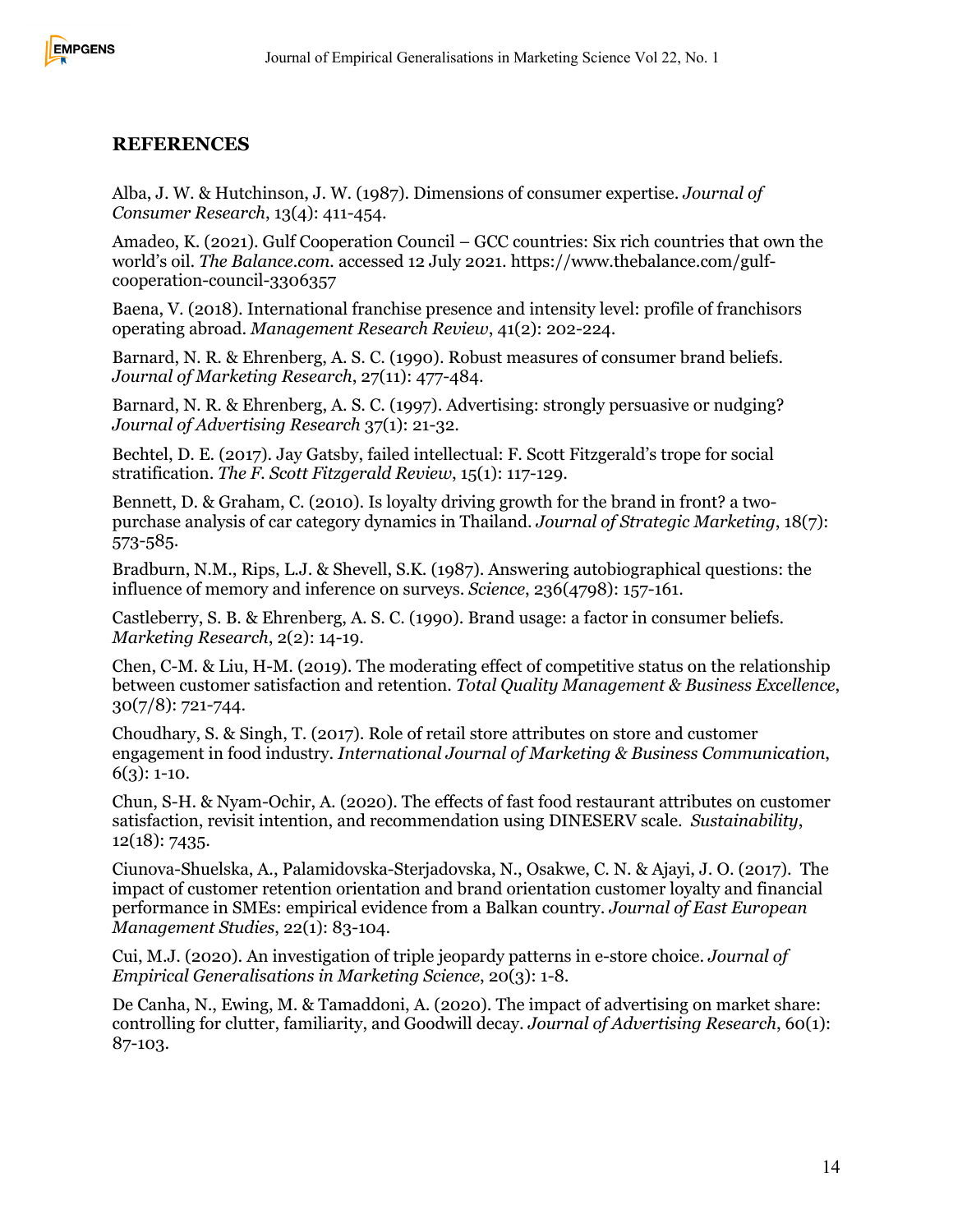

Dehghanpouri, H., Soltani, Z. & Rostamzadeh, R. (2020). The impact of trust, privacy and quality of service on the success of E-CRM: the mediating role of customer satisfaction. *Journal of Business & Industrial Marketing*, 35(11): 1831-1847.

De Luca, R. & Botelho, D. (2020). Olfactory priming on consumer categorization, recall, and choice. *Psychology & Marketing*, 37(8): 1101-1117.

Dick, A. S. & Basu, K. (1994). Customer loyalty: Toward an integrated framework. *Journal of the Academy of Marketing Science*, 22(2): 99-113.

Doyle, J. P., Filo, K., McDonald, H. & Funk, D. C. (2013). "Exploring sport brand double jeopardy: the link between team market share and attitudinal loyalty. *Sport Management Review*, 16(3): 285-297.

Ehrenberg, A. S. C. (1996). Towards an integrated theory of consumer behavior. *Journal of the Market Research Society*, 11(4): 305-337.

Ehrenberg, A. & Goodhardt, G. (2002). Double jeopardy revisited, again. *Marketing Research*, 14(1): 40-42.

Ehrenberg, A. S. C., Goodhardt, G. J. & Barwise, P. T. (1990). Double jeopardy revisited. *Journal of Marketing*, 54(3): 82-91.

Emmons, R. A. & McCullough, M. E. (2003). Counting blessings versus burdens: an experimental investigation of gratitude and subjective well-being in daily life. *Journal of Personality and Social Psychology*, 84: 377-389.

Frid, C. J., Wyman, D. M. & Coffey, B. (2016). Effects of wealth inequality on entrepreneurship. *Small Business Economics*, 47(4): 895-920.

Galvão, M. B., Corrêa de Carvalho, R., Bezerra de Oliveira, L. A. & Dumke de Medeiros, D. (2018). Customer loyalty approach based on CRM for SMEs. *Journal of Business & Industrial Marketing*, 33(5): 706-716.

Greenacre, L., Tanusondjaja, A., Dunn, S. & Page, B. (2015). Using choice experiments to find double jeopardy patterns. *International Journal of Market Research*, 57(5): 743-758.

Grimes, A. & Kitchen, P. J. (2007). Researching mere exposure effects to advertising. *International Journal of Market Research*, 49(2): 191-219.

Herman, L. E. Sulhaini, S. & Naili F. (2021). Electronic customer relationship management and company performance: exploring the product innovativeness development. *Journal of Relationship Marketing*, 20(1): 1-19.

IBISWorld. (2020). Global fast food restaurants. *IBISWorld Industry Research Reports*, IBISWorld.

Jung, S-U., Gruca, T. S. & Rego, L. L. (2010). Excess loyalty in CPG markets: a comprehensive Examination. *Journal of Empirical Generalisations in Marketing Science*, 13(1): 1-13.

Kashani, F. H. & Shahmirzaloo, Z. (2017). Developing marketing strategies using customer relationship management and data mining (case study: Perperook chain restaurants). *Marketing & Management of Innovations*, 3: 135-148.

Lynn, M. (2013). The target market misapprehension: lessons from restaurant duplication of purchase data. *Cornell Hospitality Report*, 13(3): 6-15.

Mahawrah, F., Shehabat, I. & Abu-Shanab, E. (2016). The impact of knowledge management on customer relationship management: a case from the fast food industry in Jordan. *International Journal of Electronic Customer Relationship Management*, 10(2/3/4): 138-157.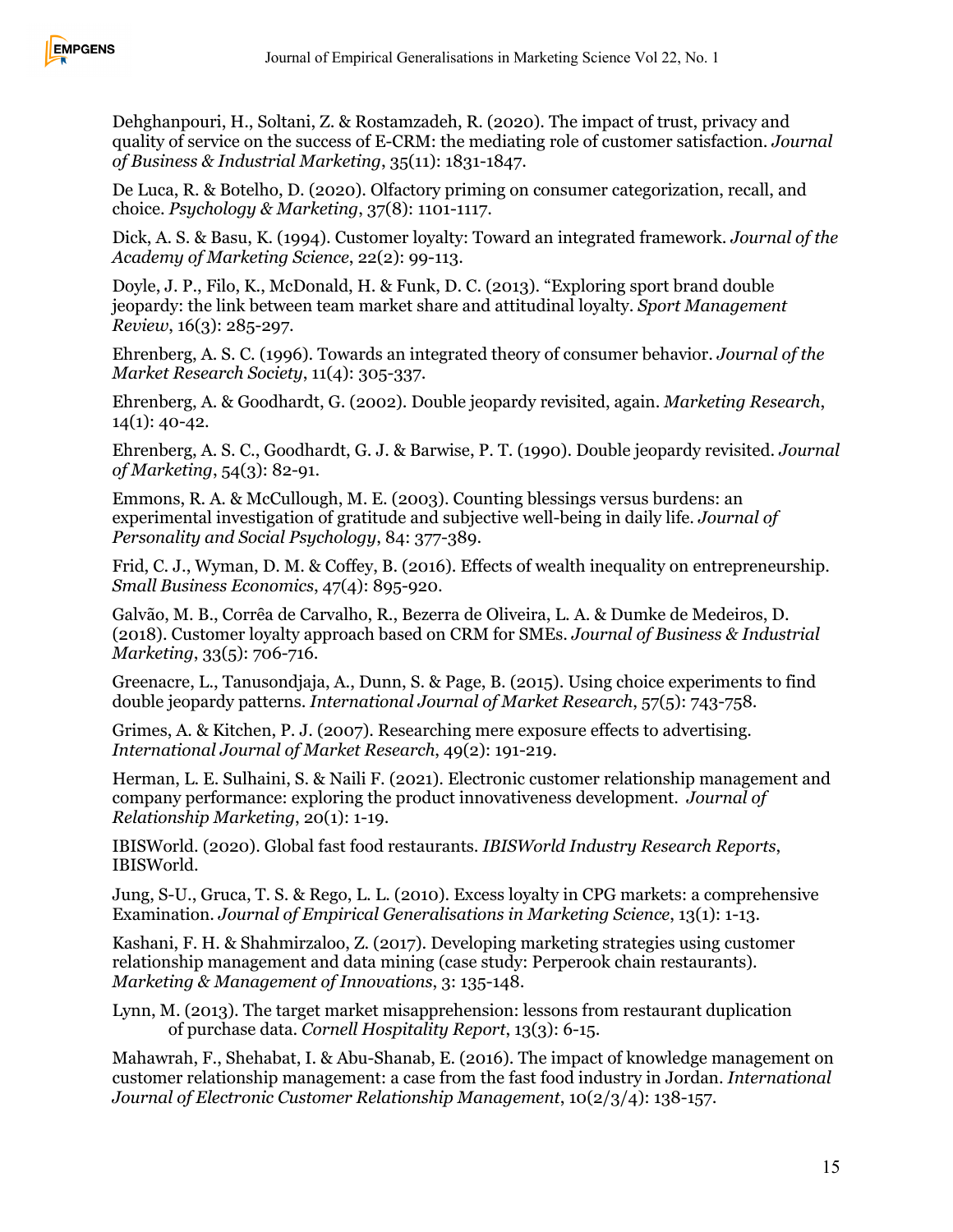

McPhee, W. N. (1963). *Formal Theories of Mass Behavior*, New York: The Free Press.

Mecredy, P. J., Wright, M. J., Feetham, P. M. & Stern, P. (2021). Empirical generalisations in customer mindset metrics. *Journal of Consumer Behaviour*, (May): 1-19.

Michael, J.H. & Smith, P.M. (1999). The theory of double jeopardy: an example from a forest products industry. *Forest Products Journal*, 49(3): 21-26.

Min, S., Zhang, X., Kim, N. & Srivastava, R. K. (2016). Customer acquisition and retention spending: an analytical model and empirical investigation in wireless telecommunications markets", *Journal of Marketing Research*, 53(5): 728-744.

Mulhallen, J. (2015). *Percy Bysshe Shelly: Poet and Revolutionary*, London: Pluto Press.

Narayana, C. L. & Markin, R. J. (1975). Consumer behavior and product performance: an alternative conceptualization. *Journal of Marketing*, 39(4): 1-6.

Palmatier, R. W., Jarvis, C. B., Bechkoff, J. R. & Kardes, F. R. (2009). The role of customer gratitude in relationship marketing. *Journal of Marketing*, 73(5): 1-18.

Parasuraman, A., Zeithaml, V. A. & Berry, L. L. (1988). SERVQUAL: A multiple-item scale for measuring consumer perceptions of service quality. *Journal of Retailing*, 64(1): 12-40.

Raggio, R. D., Leone, R. P. & Black, W. C. (2014). How consumers' use of brand vs. attribute information evolves over time. *Journal of Consumer Marketing*, 31(4): 290-300.

Reichheld, F. F. (1994). Loyalty and the renaissance of marketing. *Marketing Management*, 2(4): 10-21.

Rodrigues, C. & Brandão, A. (2021). Measuring the effects of retail brand experiences and brand love on word of mouth: a cross-country study of IKEA brand. *International Review of Retail, Distribution & Consumer Research*, 31(1): 78-105.

Rogers, A., Daunt, K. L., Morgan, P. & Beynon, M. (2017). Examining the existence of double jeopardy and negative double jeopardy within Twitter. *European Journal of Marketing*, 51(7/8): 1224-1247.

Shaban, L. & Alkazemi, D. (2019). Trends in fast-food consumption among Kuwaiti youth. *International Journal of Preventive Medicine*, 10(44): 1-7.

Sharp, B., Riebe, E, Dawes, J. & Danenberg, N. (2002). A marketing economy of scale – big brands lose less of their customer base than small brands. *Marketing Bulletin*, 13(1): 1-8.

Sharp, B., Sharp, A. & Wright, M. (1999). Questioning the value of the "true" brand loyalty distinction. In *Australian & New Zealand Marketing Academy Conference*, Cadeaux, J. (Ed). 1- 6.

Shawki, S. (2019). Powering Kuwait's economy to 2035 and beyond. *PWC.com*, accessed 12 July 2021 https://www.pwc.com/m1/en/media-centre/articles/powering-kuwaits-economy-to-2035-and-beyond.html

Sperling, G. (1960). The information available in brief visual presentations. *Psychological Monographs: General and Applied*, 74(11): 1-29.

Spiggle, S. & Sewall, M. A. (1987). A choice sets model of retail selection. *Journal of Marketing*, 51(2): 97-111.

Stocchi, L., Banelis, M. & Wright, M. (2016). A new measure of consideration set size. *International Journal of Market Research*, 10(44): 79-94.